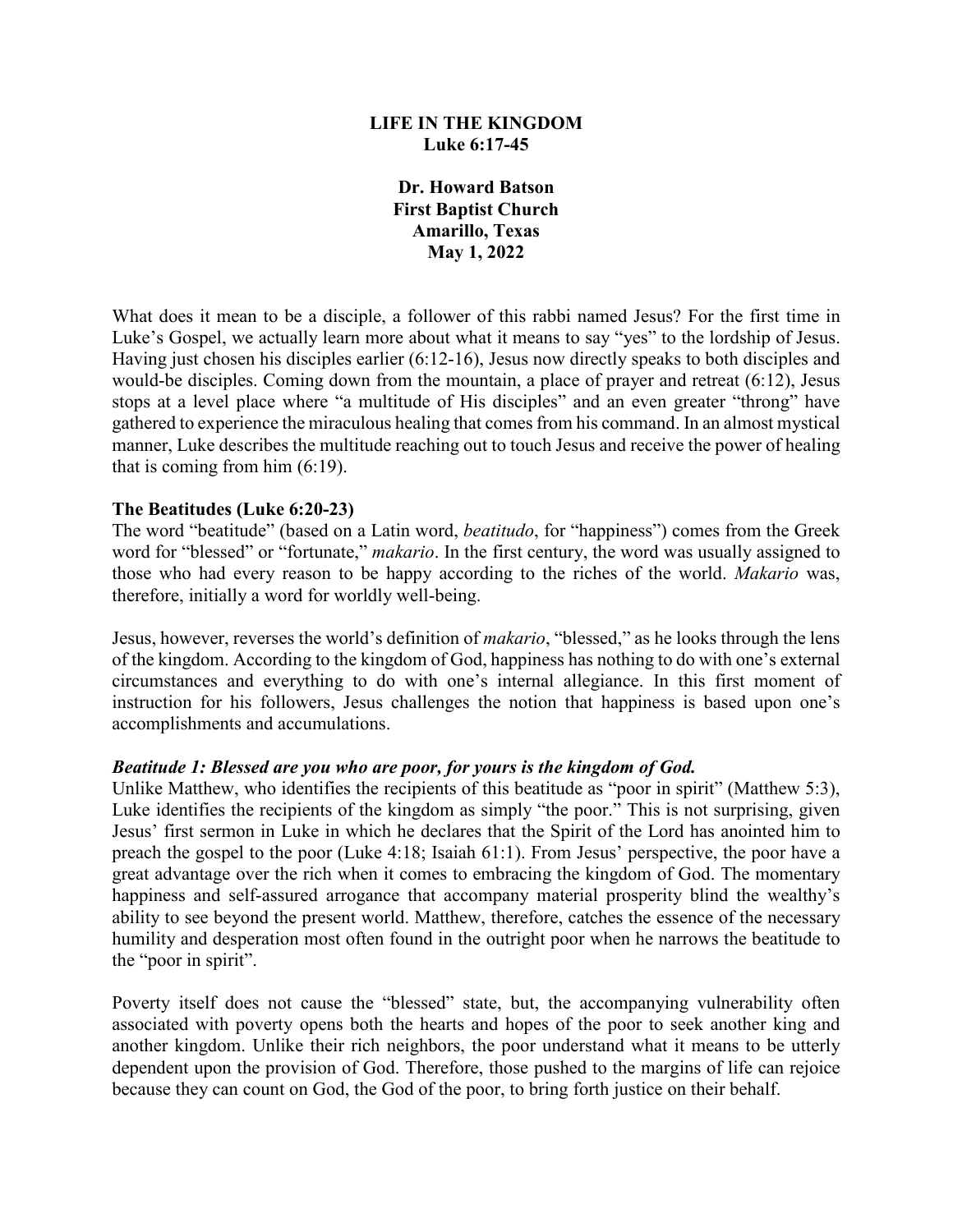# *Beatitude 2: Blessed are you who hunger now, for you shall be satisfied.*

New Testament scholar John Nolland observes that hunger is not to be considered a separate condition from poverty but, rather, a characteristic manifestation of the earlier condition. Even as Matthew added to Luke's first beatitude, changing "poor" to "poor in spirit," he, likewise, extended "hunger" to "hunger and thirst for righteousness" (Matthew 5:6).

Interestingly, Luke notes that the recipients of this second beatitude are those who hunger now. This emphasis on their present state of hunger makes clear that Luke is not just addressing a hypothetical situation. Those listening to the words of Jesus are hungry in the immediate moment! They are blessed, however, because they "shall be satisfied." The verb actually indicates that they will be "filled." The grammar denotes a divine passive, meaning God himself will fill them. The Old Testament is full of imagery of a great, future banquet that God holds for the hungry (Psalm 107:3-9; 132:15; 146:7; Isaiah 55:1-2). Later in Luke, a foretaste of God's "filling" occurs in the feeding of the five thousand (see Luke 9:11-17).

# *Beatitude 3: Blessed are you who weep now, for you shall laugh.*

Again, the recipient of God's blessing is suffering in the present (now). Those who are now weeping will find laughter with the arrival of the kingdom. For ancient Israel, the state of weeping was often associated with the time of exile (Psalm 126:6; 137:1). Ecclesiastes 3:4, moreover, contrasts weeping and laughing as opposites—while weeping is the release of sorrow, laughter is the release of joy.

## *Beatitude 4: Blessed are you when men hate you…your reward is great in heaven.*

Matthew adds the word "falsely" to indicate that mistreatments must have no legitimate cause in order to be rewarded by the arrival of the kingdom (Matthew 5:11). Perhaps this beatitude echoes Isaiah 66:5 which mentions those who "hate you and exclude you for My name's sake." Not only does the persecution involve hate, but, more specifically, the ostracized are insulted and defamed.

The blessedness of hate and defamation are not found in the persecution itself but, rather, in the fact that those who are hated can be identified with the "Son of Man." The disciples will suffer for the sake of Jesus (Luke 9:24; 21:17-19). "Your name" is a singular form suggesting that it does not refer to personal names, like Jones, Smith, or McCoy, but to the name the followers of Christ bear—"Christians" (see Acts 11:26; 26:28). The term "Christian" was a negative term used to belittle those who belonged to Christ (James 2:7; 1 Peter 4:14). The disciple's rejection comes from his identification with the Son of Man, with the one who carries forth the purposes of God. Those receiving the ridicule should "jump for joy" because they will receive a great reward in heaven. While the reward is certainly in the future, the anticipation of joy can bring present gladness (see Luke 1:41, 44).

### **The Woes (Luke 6:24-26)**

The four woes balance the four beatitudes. While not directly parallel, clearly the four woes correspond to the four beatitudes.

| Beatitudes           | Woes                    |
|----------------------|-------------------------|
| Blessed are the poor | Woe to you who are rich |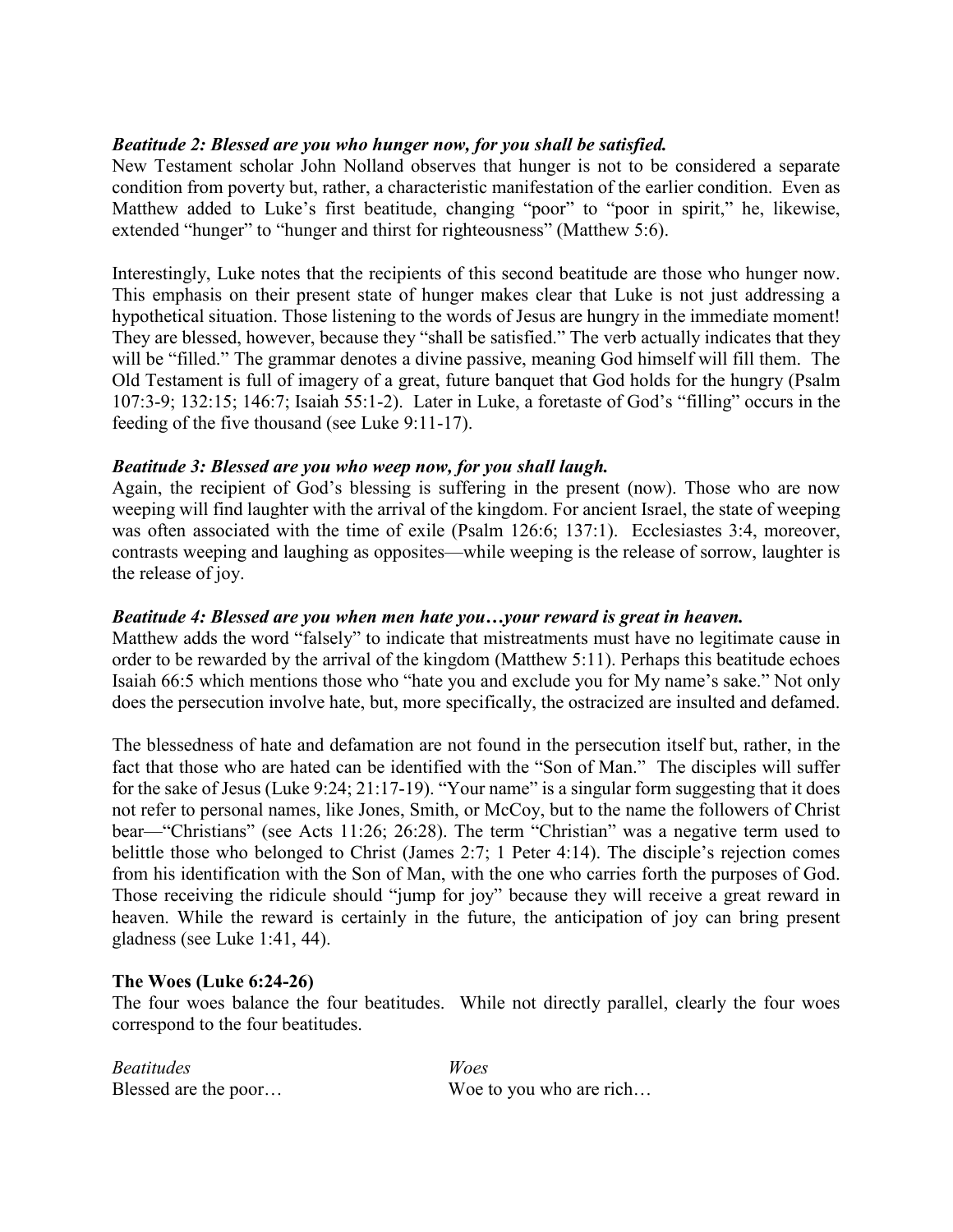| Blessed are you who hunger now                                                      | Woe to you who are well-fed now           |
|-------------------------------------------------------------------------------------|-------------------------------------------|
| Blessed are you who weep now                                                        | Woe to you who laugh now                  |
| Blessed are you when men hate you<br>and cast insults at you<br>and spurn your name | Woe to you when all men speak well of you |

New Testament scholar David Garland says, "Good news to the poor can mean bad news for the rich." To lift up the poor is to punish those possessing the power to pull them down.

The rich find themselves in a precarious predicament because their love for the things of this world become a great stumbling block to their entrance into the kingdom of God. Later, Jesus makes it clear that one cannot serve both God and mammon (Luke 16:13).

Combined together, the beatitudes and the woes indicate the New Testament theme of the "great reversal." In God's future, in his kingdom, the poor inherit the ultimate riches of the kingdom, and the rich, having sold out to the present "comfort" of "this world," will "miss out" in the world to come. Describing the recipients of the woes as rich, full, content, and extolled, Luke is using four separate adjectives to depict the same group. The very things that appear to be advantages in this world turn out to be disadvantages in the next—again, the great reversal. Perhaps Garland says it best when he writes, "The rich live under the awful burden of their riches."

When the sixth Duke of Westminster realized at the age of 16 that he was heir to his family's immense fortune, he dreaded it – the responsibility, the knowledge that he hadn't earned it, the isolation. Following his death in August 2016, he placed the same burden (\$13 billion) on his son, Hugh Grosvenor, age 25. On the one hand, he's one of the richest men in the world. On the other hand, the money made his father miserable. His father once said, "Given the choice, I would have rather not been born wealthy."

The burden of riches is so heavy that Thayer Willis runs a counseling business to help the rich deal with the psychological challenges of their wealth. Each generation of a wealthy family becomes another chapter in the family's narrative of managing the money and passing it on to the next generation.

I guess the biggest question is do the rich own their money or does their money own them?

Perhaps the most curious of the woes concerns those who have "all men speak well of them." The problem exists: as men attract and receive flattery for themselves, they miss the opportunity to direct all praise towards God (see Matthew 5:16). Jesus reminds them that the false prophets enjoyed great popularity (see Isaiah 30:9-11; Micah 2:11; Jeremiah 5:31; 23:16-17) simply because they tickled men's ears rather than boldly proclaimed the word of God.

### **The Hardest Command (Luke 6:27-35)**

What is the hardest thing that Jesus ever asked his followers to do? You might ponder for a moment the various commands that seem particularly arduous. (1) "Go and sell all that you have and give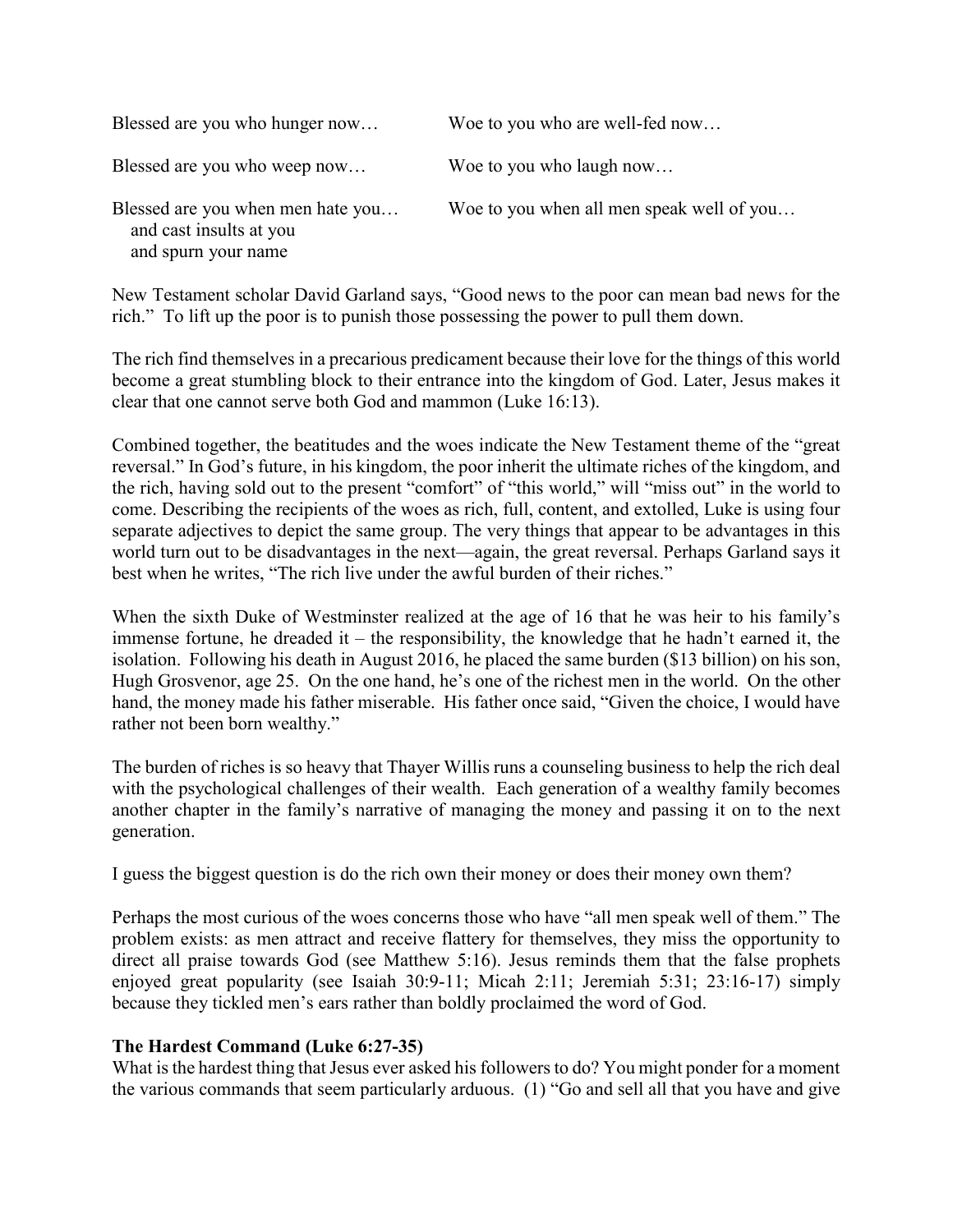it to the poor" (Matthew 19:21; Mark 10:21; Luke 18:22). (2) "If anyone wishes to come after Me, let him deny himself and take up his cross and follow me" (Matthew 16:24; Mark 8:34). (3) "He who wants to be first, he should be last of all and a servant of all. Whoever wishes to save his life shall lose it; whoever loses his life for My sake shall find it" (Matthew 20:27; Mark 9:35; 10:44). (4) "'Come,' he said to Simon Peter, 'and walk on the water with Me'" (Matthew 14:29).

Despite the apparent impossibility of those commands, another command still seems more difficult, "Love your enemies" (6:27). Lest we miss the mark, Jesus gives us detailed examples of such love. (1) If someone slaps you on the cheek, offer him the other one also. (2) If someone takes away your coat, do not withhold your shirt from him either. (3) Give to everyone who asks of you, and whoever takes away what is yours, do not demand it back.

The central point is found in verse 32. "If you love those who love you, what credit is that to you? For even sinners love those who love them." If you lend money to those who are going to pay you back with interest—note that even the sinners make such investments. But God's people (v. 35) are to "love our enemies, and do good, and lend, expecting nothing in return; and then our reward will be great, and we will be sons of the Most High; for He Himself is kind to ungrateful and evil men."

# **The Enemy**

Maybe it's the father who has never really been a father to you, the one who belittled you while he bragged on your sister. Maybe it's the person at work who lied about you—took all the credit for the job you had done and, eventually, put you in a place that led to your dismissal. Maybe it's your ex-husband or your ex-wife. Maybe it's the in-law who tries to dominate your life and the life of your family. If we're going to be the children of God, we must love like God; we must love even our enemies.

I can't believe he did it! Unbelievable! The Rev. Walter Everett conducted the wedding of his son's murderer after Everett helped him get out of jail by testifying before the parole board. The pastor said that he had known people whose loved ones had been murdered, and, years afterward, the family still seemed consumed by anger and hatred. "I didn't want that to happen to me," testifies the pastor. So he conducted the wedding at the Golden Hill United Methodist Church in Bridgeport.

The murderer, Carlucci, says he doesn't understand how the pastor can forgive him. He continues, "I have a 13-year-old daughter, and if anybody hurt her, I'd have to hurt him back." One month into his sentence, Carlucci got a letter from his victim's father, from Rev. Everett. After several months of exchanging letters, Everett visited Carlucci. The pastor recalls, "When I went to leave, we started to shake hands, and instinctively embraced. We both started to cry." Before he even proposed to his future wife, Carlucci asked Rev. Everett to officiate the wedding. Everett quickly agreed. "I wouldn't have it any other way," Carlucci said. "This pastor is my best friend."

When we ourselves were enemies with God, he loved us—sent his son to die in our place. Love, in this particular passage, is defined as "doing good." The command doesn't necessarily change our inner feelings, but it certainly controls our outer actions. In the Old Testament, we're told to return our enemy's wandering donkey and to give food and drink to our enemy, as well (Exodus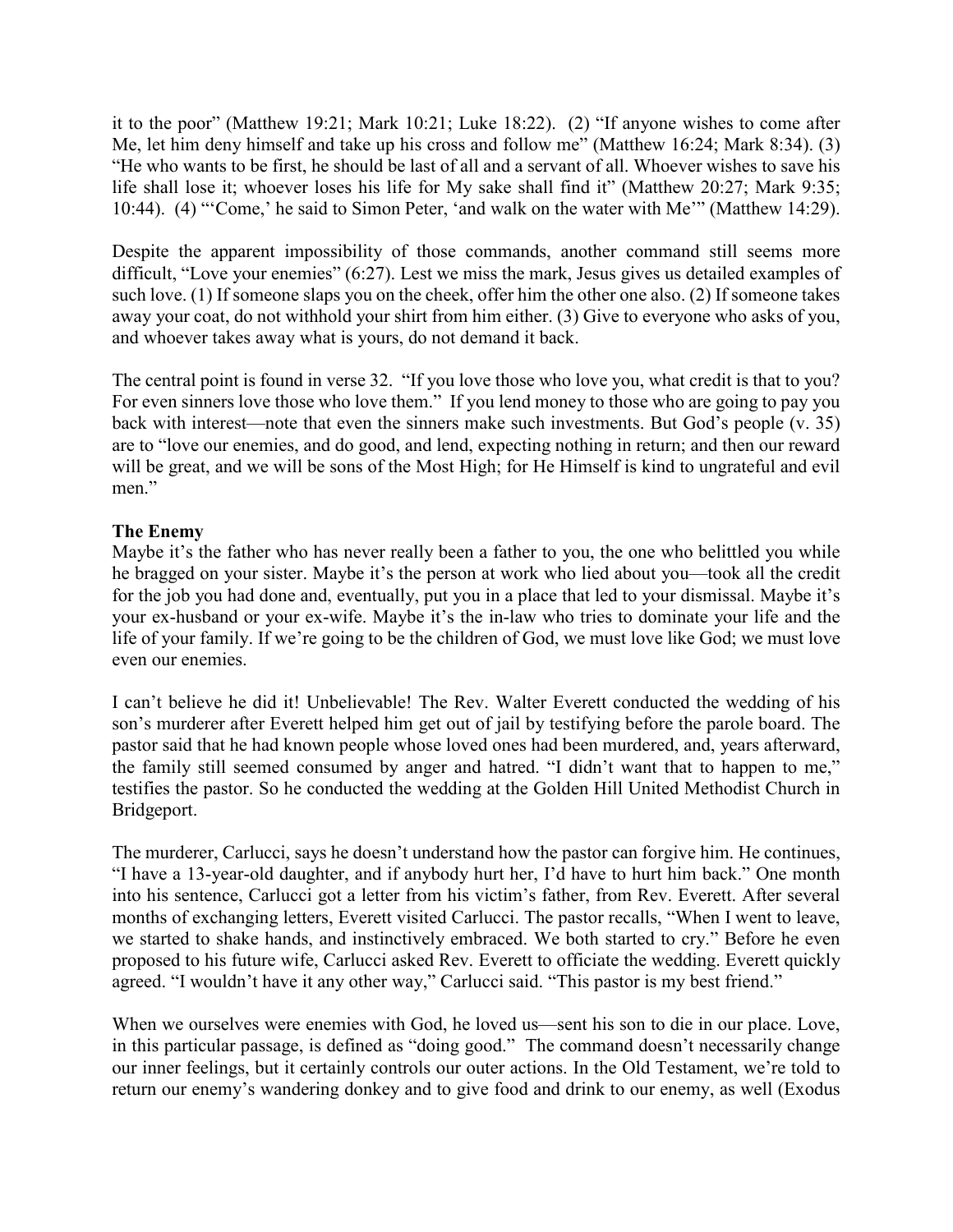23:4; Proverbs 25:21). Concerning the one who would steal your cloak, by giving him your shirt as well, you've turned his act of violence into your act of charity.

When we only love those who love us, and only give to those who can give back to us, we're acting like "sinners." Our ulterior motive is to receive something in return or simply pay off obligations to those to whom they are due, while we ignore those who have needs and are unable to reciprocate. In the first century, the wealthy lent to the poor. When the poor were unable to pay, they would face becoming a debt-slave (Matthew 18:25) or, more often, the loss of their land (see Nehemiah 5:1-5).

The key to "the hardest thing that Jesus ever asked" is the principle of triangular relationships. Every relationship we have with another includes God, the third party. Since we can never repay God for all the good he has done for us, we must not seek full repayment from others who are unable to pay us.

### **The Pardon (Luke 6:36-38)**

Jesus does not call upon his followers to suspend their discerning faculties. Yet, as God acts in mercy, we should act with mercy. When we seek to put others on trial, we are inviting God to place us on trial. The "good measure" in verse 38 is a generous measure. When measuring out grain, a generous giver presses down and shakes the grain to fit in as much as possible. Not be contained, and the grain spills out. The point of the whole picture, however, is to declare that as we are generous to others with our forgiveness and mercy, God will also be generous with us.

#### **The Blind (Luke 6:39)**

In the context of Luke's Gospel, the blind guide refers to scribes and Pharisees who cannot see Jesus for who he really is—the Son of God. In this passage, blindness applies to those who ignore Jesus' teaching on love and mercy.

### **The Wooden Beam (Luke 6:41-42)**

This is a cartoon-like image that pokes fun of those who readily point out the faults of others without seeing their own moral deficiencies. As Garland concludes, "The disciples' first responsibility is to purify themselves and not to set themselves up as moral watchdogs over others." Seeing the faults in our family and friends is much easier than seeing them in our own lives.

Every person is a combination of wonderful virtues and plenty of flaws – no one can escape that. We're part genius, part saint, part tyrant, and part moron. Nobody goes through life without making mistakes or doing something of which they are ashamed.

Despite the imperfections in all of us, have you noticed those who relentlessly judge others? They are always ready to make an itemized, detailed list of the flaws of others. Why is it so much easier for me to see what's wrong with you rather than what's wrong with me? Mental health professionals tell us that faultfinders are really using us as a mirror – and what they dislike about us is what they truly despise in themselves.

Jesus is saying, "Before we look at the faults of others, we must examine ourselves."